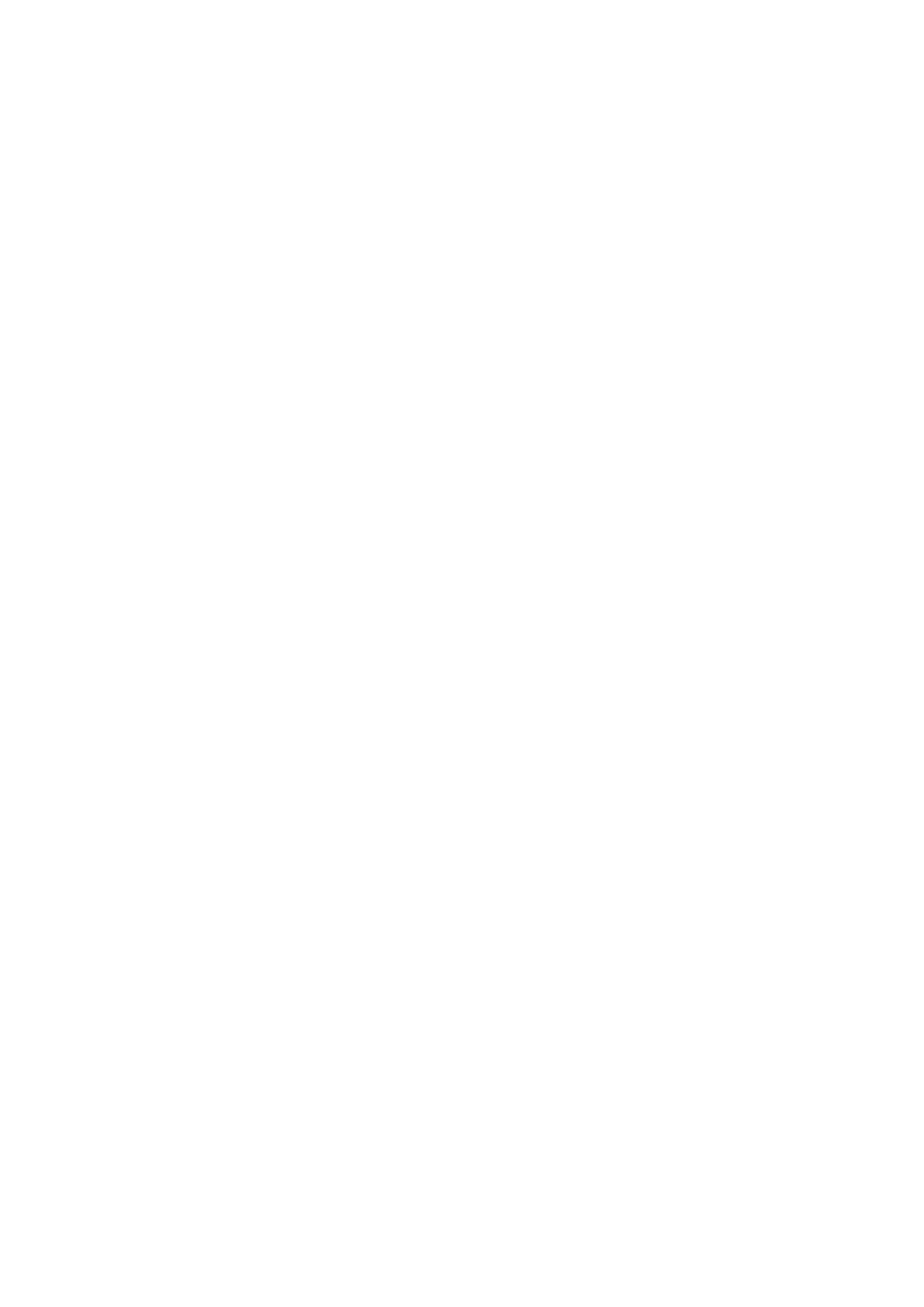## **2. General Business**

## **APPROVAL OF NAME FOR A PEDESTRIAN WALKWAY: EUROPE LANE**

### **Purpose**

1. The purpose of the this report is to seek approval for naming the Pedestrian Walkway between Bowen Street and Aurora Terrace as shown on F Plan 3077.

#### **Summary**

2. This is a proposal to assign the name Europe Lane to a pedestrian Walkway in **Thorndon** 

### **Recommendations**

That the Regulatory Processes Committee:

- 1. Receive the information.
- 2. Agree to give approval for the name Europe Lane to be allocated to the Pedestrian Walkway currently known as Ramp Path as shown on F 3077 (Attachment 1)

### **Background**

3. The Mayor has received a request from the European Union (Attachment 2), asking that Ramp Path be named "Europe – Ūropi Lane" with Ūropi being the Maori word for Europe.

#### **Discussion**

- 4. The proposal has been discussed with local Iwi who have said there is nothing in the proposal that concerns them. However it was felt that "using transliteration can be an attempt to incorporate te reo in the walkway" so it is better to make it "Europe Lane".
- 5. There has also been consultation with NZTA, Greater Wellington Regional Council, Parks, Sport & Recreation, Friends of the Bolton Street Cemetery. They all support the proposal or had no comment.
- 6. The name was checked with the Greater Wellington Regional Council for suitability. It is not used any where in New Zealand so there will be no confusion with any other names.

### **Conclusion**

8. Council officers recommend Europe Lane to be approved for the pedestrian walkway as shown on F Plan 3077.

#### **Next Actions**

9. The LINZ and relevant Utility Organisations will be notifed of the decision.

#### **Attachments**

Attachment 1. Request to name pedestrian walkway - Europe Lane Page 6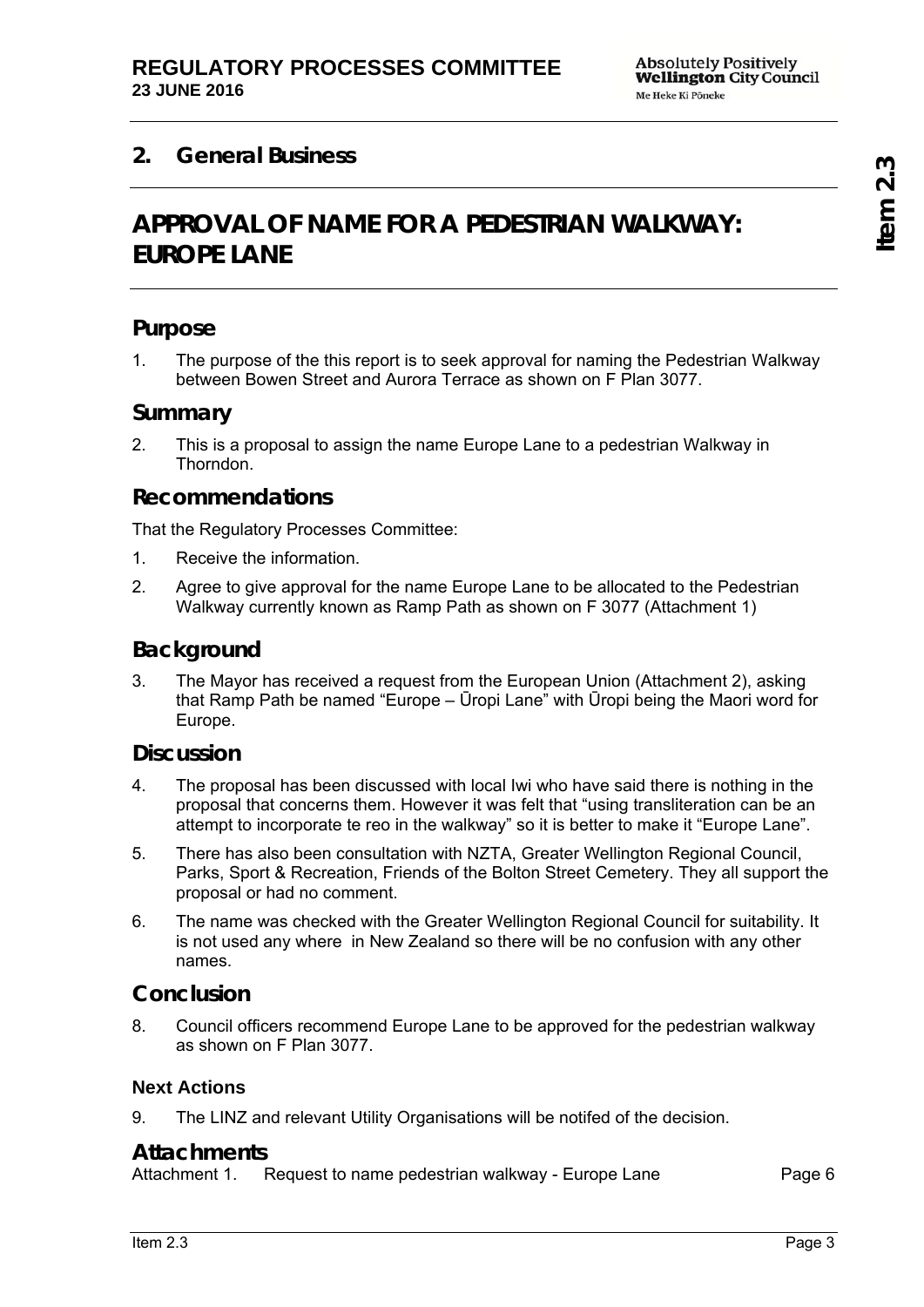#### **REGULATORY PROCESSES COMMITTEE 23 JUNE 2016**

Absolutely Positively<br>**Wellington** City Council Me Heke Ki Põneke

 **Item 2.3**  Item 2.3

### Attachment 2. F Plan 3077 Page 7

Author Michael Brownie, Team Leader Land, Customer and Property Information Authoriser Greg Orchard, Chief Operating Officer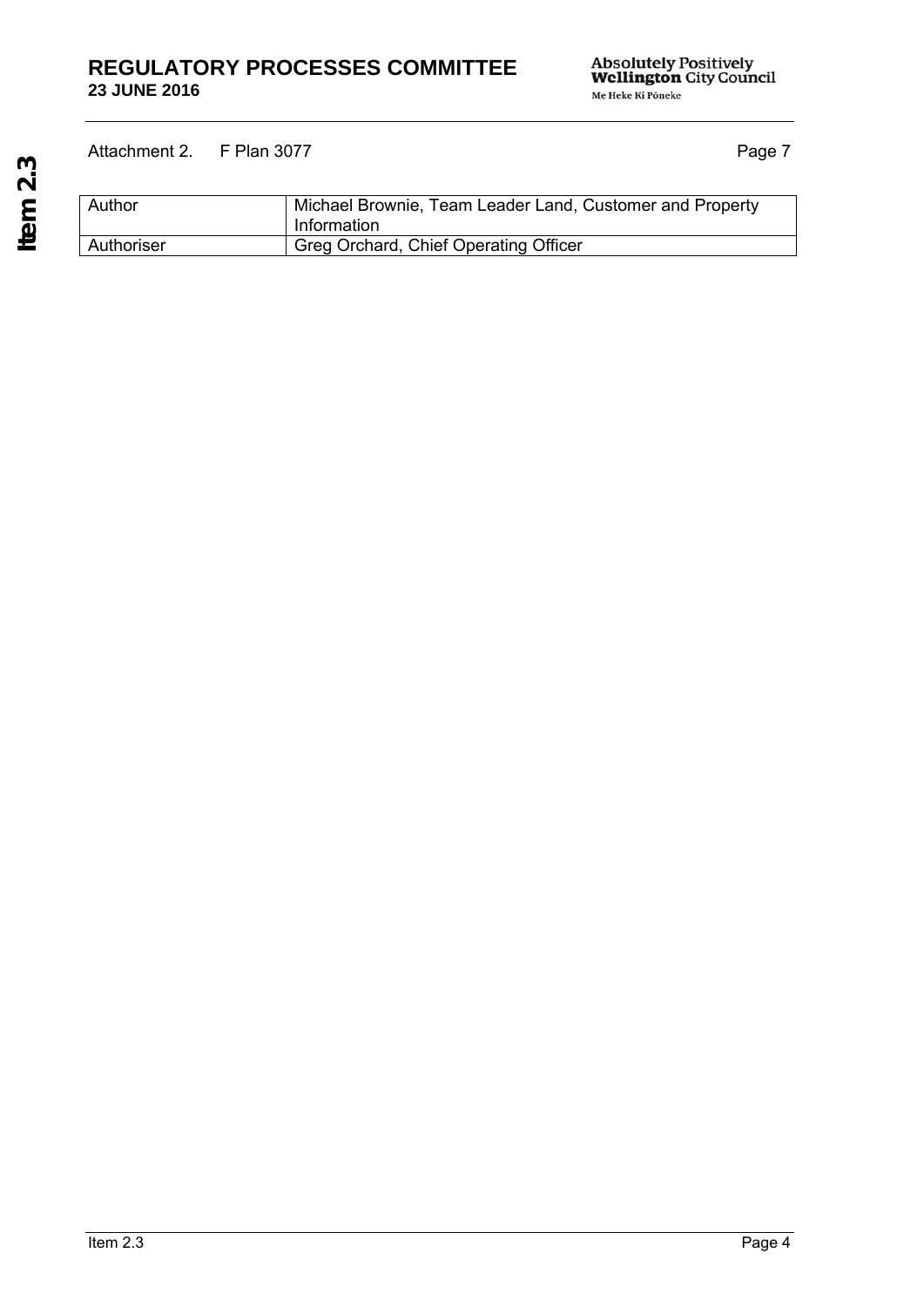## **SUPPORTING INFORMATION**

#### **Consultation and Engagement**

Consultation on this proposal has taken place with NZTA, Iwi, Friends of the Bolton Street Cemetery, Parks, Sport & Recreation.

The names have been checked for duplication, similarity and suitability by the Greater Wellington Regional Council.

#### **Financial implications**

There are no financial implications.

#### **Policy and legislative implications**

Allocation of street names is a statutory function under section 319A of the Local Government Act 1974.

This report is consistent with the Council's Road Naming Policy.

#### **Risks / legal**

There are no obvious legal implications in this proposal.

### **Climate Change impact and considerations**

Not Applicable.

#### **Communications Plan**

There is an extensive notification list which includes Land Information New Zealand and Emergency Services.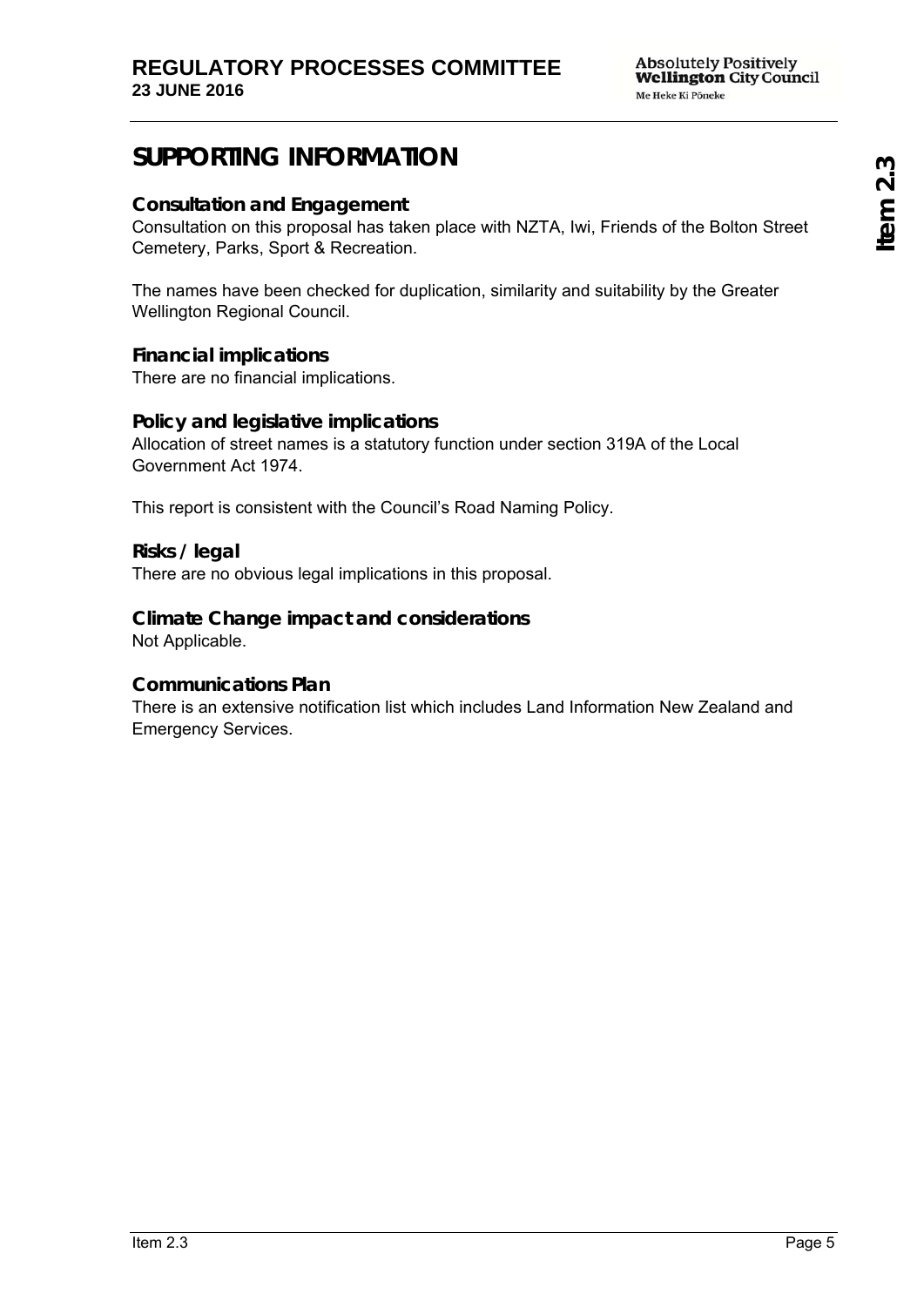**EUROPEAN UNION** 

DELEGATION TO NEW ZEALAND

Dear Celin The Mayor.

Wellington, 03 May 2016

With this letter I would like to submit a proposal for the currently unnamed ramp path adjacent to Bolton Street Cemetery, to be named 'Europe - Ūropi lane' (with Ūropi being the Maori word for Europe). The path runs North to South on the East side of the Motorway, between Aurora Terrace and Bowen Street.

Since 2012, when my tenure as the European Union's Chargé d'Affaires in New Zealand began, I have been a first-hand witness of yours and The Councillors' work in transforming Wellington into a dynamic outward looking capital.

During the same time, the relation between New Zealand and the European Union has indeed flourished and diversified. Some of the recent highlights include, among many other, the meeting between EU Presidents Tusk and Juncker with Prime Minister John Key in Brussels in October 2015 and their joint statement, the commencement of the process for a future EU-NZ free trade agreement and an on-going highly successful EU-New Zealand development partnership in the Pacific.

Furthermore, our formal relationship has recently passed its 50-year mark, the time when New Zealand's Ambassador to the-then European Community was accredited to Brussels and the European Commission.

It is my conviction that an initiative such as this will further highlight Wellington's connections to the world as New Zealand's capital city, but would also recognise the longstanding historical links between the people of Wellington and Europe. These can be traced as far back as the first European arrivals in mid-19<sup>th</sup> century to the vibrant cosmopolitan city that Wellington has come to be known today.

Me and my team are in your disposal for any further information you may require.

Yours sincerely, Miehalis Rokas Chargé d'Affaires a.i.

PO Box 5106, Wellington 6145 New Zealand<br>Tel: +64 4 472 9145 - Fax: +64 4 472 9147<br>Email : delegation-new-zealand@eeas.europa.eu Website : http://eeas.europa.eu/delegations/new\_zealand/index\_en.htm